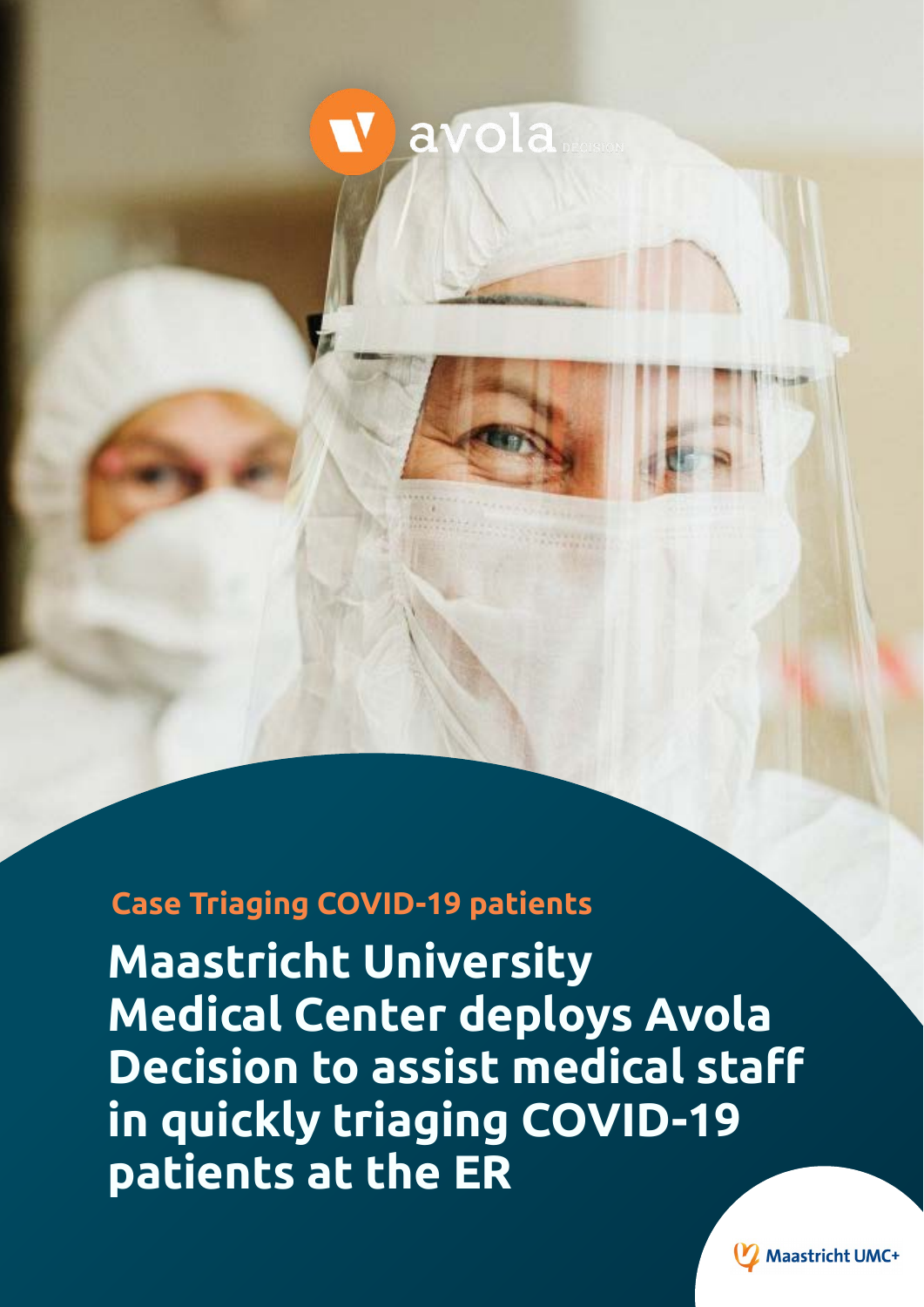# **Table of contents**

- **3 Introduction**
- **Challenge: Consistent decision making in an uncertain adaptive situation 4**
- **Solution: Use decision models to translate protocols into clear rules 5**
- **Advantages: Informed speed of triage and improved transparency 6**
- **7 Contact**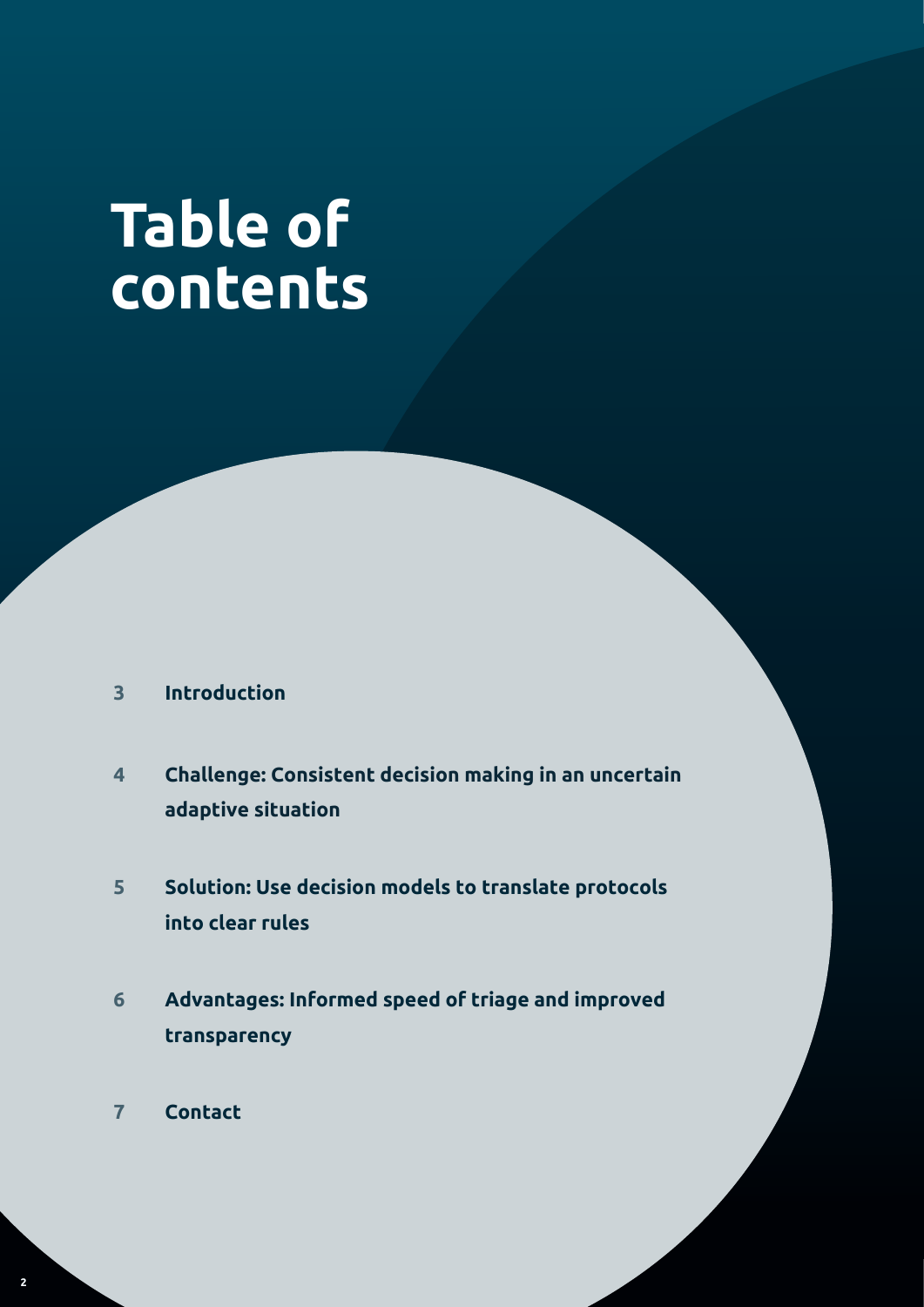

## **Introduction**

**Giving patients the best possible care is a top priority for the Maastricht University Medical Center. This also applied at the start of the COVID-19 pandemic. In order to assess the best medical care and protect the medical staff and non-COVID-19 patients, the aim was to strictly shift COVID-19 and non-COVID-19 patients at the ER. Incoming COVID-19 patients in the emergency rooms needed swift assessment and action from the medical staff. However, there were many uncertainties about how to triage these patients and guidelines and protocols were changing on a daily basis. We Are Not, a consultancy in the healthcare industry, leveraged Avola Decision as a triage tool. They applied it to assist the medical staff in quickly screening patients for COVID-19 status and making the right decisions about their triage according to the latest protocols.**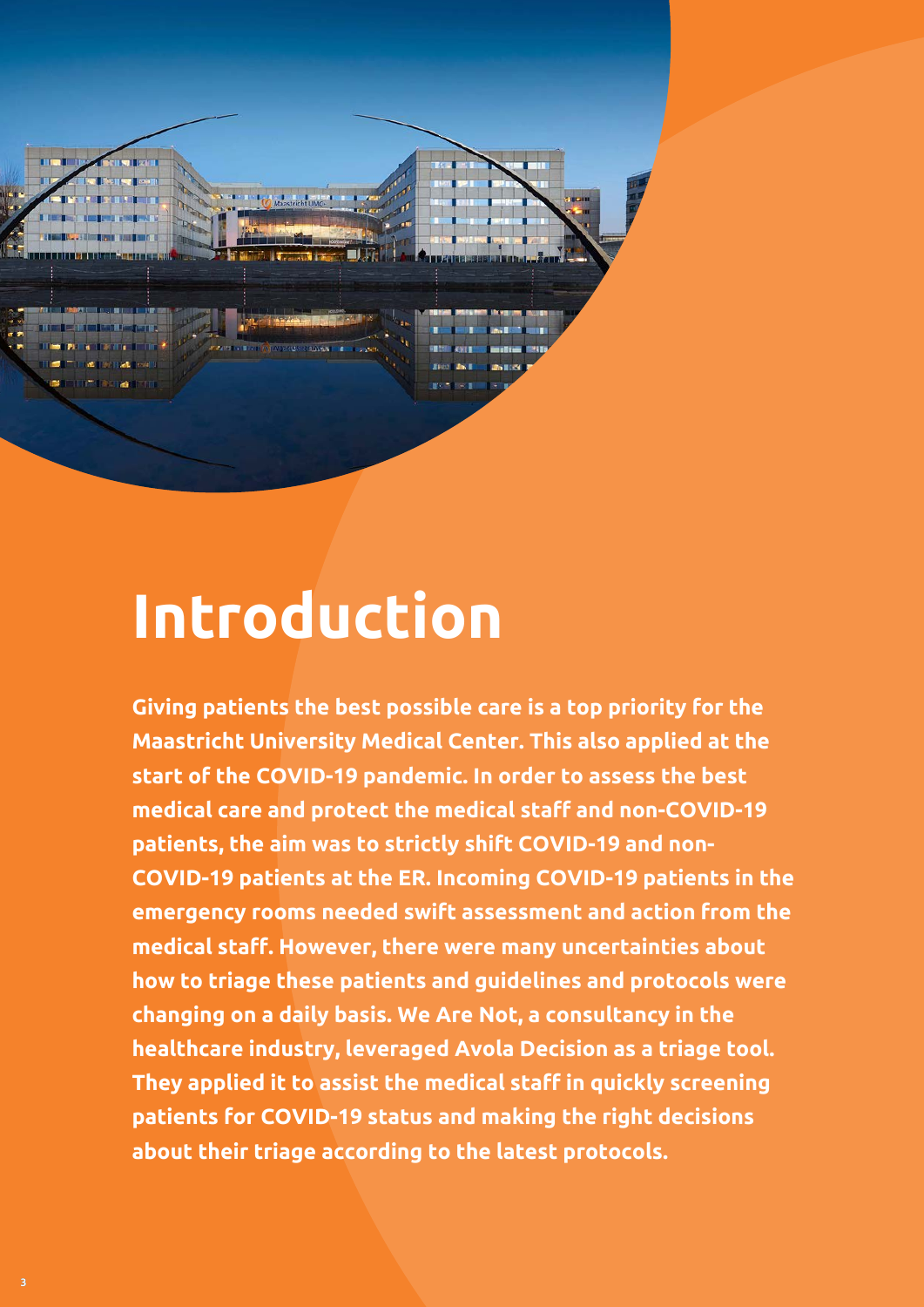### **Consistent decision making in an uncertain adaptive situation Challenge**

The biggest challenge the Maastricht University Medical Center faced was that there was a lot of complexity and uncertainty about the best triage for patients that were being rushed into the emergency rooms at the beginning of the pandemic.

Therefore the protocols on how to triage these patients to the proper wards were complex and changed frequently. They were also often interpreted differently by the medical staff with inconsistencies in triage as a consequence. Besides that, ambiguity arose about the logistics of COVID-19 patients.

The Maastricht University Medical Center then asked We Are Not if they could assist them to reduce the complexity of screening these patients. We Are Not specializes in developing intelligent solutions that assist medical professionals in guaranteeing the quality and safety of healthcare. They selected Avola Decision for this assignment because it allows Decision Modelling and because Avola was very cooperative and willing to expand their platform to meet their specific needs.

![](_page_3_Picture_4.jpeg)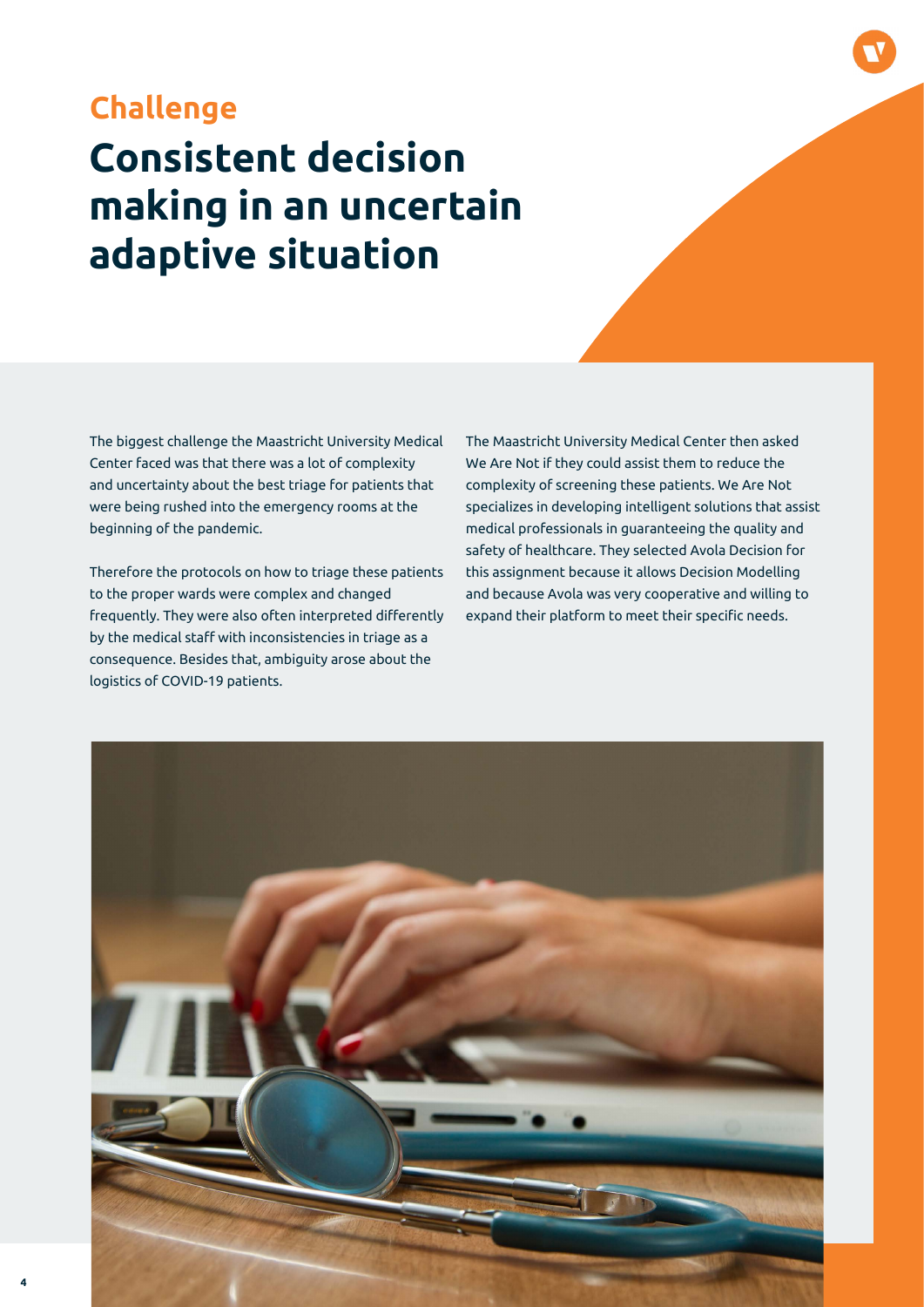### **Use decision models to translate protocols into clear rules Solution**

During several meetings, We Are Not discussed the complexity of medical decisions that needed to be made for COVID-19 patients with the medical staff. The bottlenecks in the current process were identified and some crucial inconsistencies were discovered.

The next step was to translate the triage rules into decision models which were then automated in Avola Decision within a week. The result was that the medical staff and the other hospital staff now had access to a clear and consistent triage tool for COVID-19 patients. If the protocols changed, the rules could quickly be adapted in Avola Decision. As a result the healthcare staff at the ER just had to follow the application, knowing that it would consequently guide them through the latest version of the protocol.

![](_page_4_Picture_4.jpeg)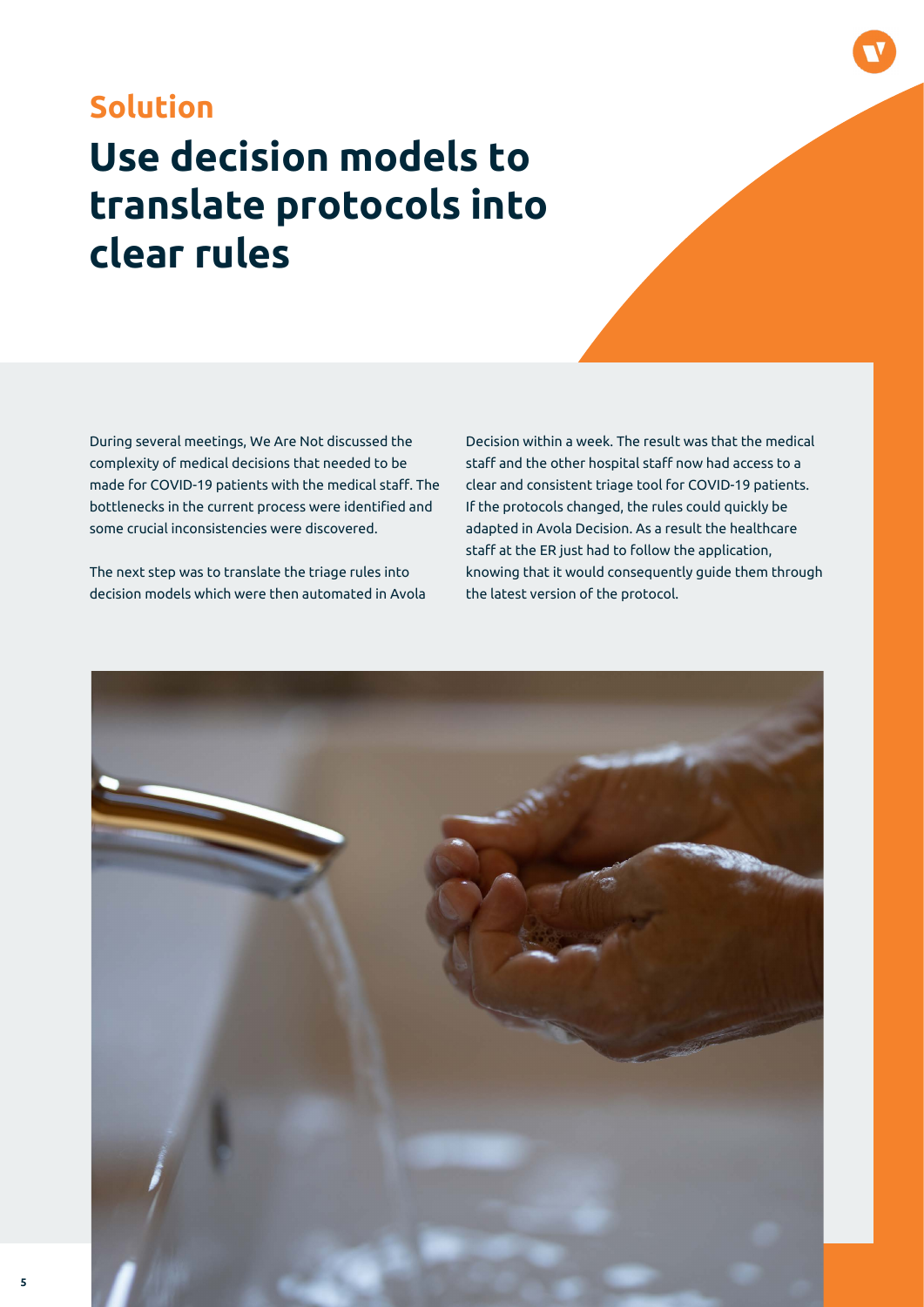### **Informed speed of triage and improved transparency Advantages**

By leveraging Avola Decision as a triage tool the medical staff in the Maastricht Medical Center benefitted from various advantages. First of all, they no longer had to plough through the latest versions of the protocols themselves. If changes occurred they were immediately added to Avola Decision enabling the hospital to 'go live' with a new protocol with the push of a button. This enabled the medical staff, but also the rest of the hospital staff involved with COVID-19 patients, to make informed decisions at speed.

#### **Putting the patient first**

Furthermore, the platform improved transparency of the complex decision-making process of the medical staff. For the first time, their knowledge, usually hidden in their heads, was translated into clear rules. Their decision-making process regarding the triage of patients was no longer a black box but became fully transparent.

The consultants of We Are Not hope that deploying Avola Decision as a triage tool puts more changes in motion in the healthcare industry. Popke Rein Munniksma, co-founder of We Are Not: "By capturing complex decisions made by healthcare professionals in systems like Avola Decision they no longer have to keep this complex knowledge in their heads. This makes their decision-making process transparent and brings clarity and peace of mind. Moreover, it allows healthcare professionals to spend more time on themselves and their patients."

#### **Pandemic protocol**

We Are Not also applied Avola Decision to develop a pandemic protocol for the intensive care unit of the hospital. In this protocol, they captured the rules that apply in case there are no more beds available on intensive care. Based on these rules the medical staff can make decisions on which patients to admit to intensive care. Fortunately, this protocol hasn't been used so far.

Eventually, about fifty staff members working in the emergency rooms used the triage tool based on a daily basis until the number of COVID-19 infections decreased in the summer.

![](_page_5_Picture_9.jpeg)